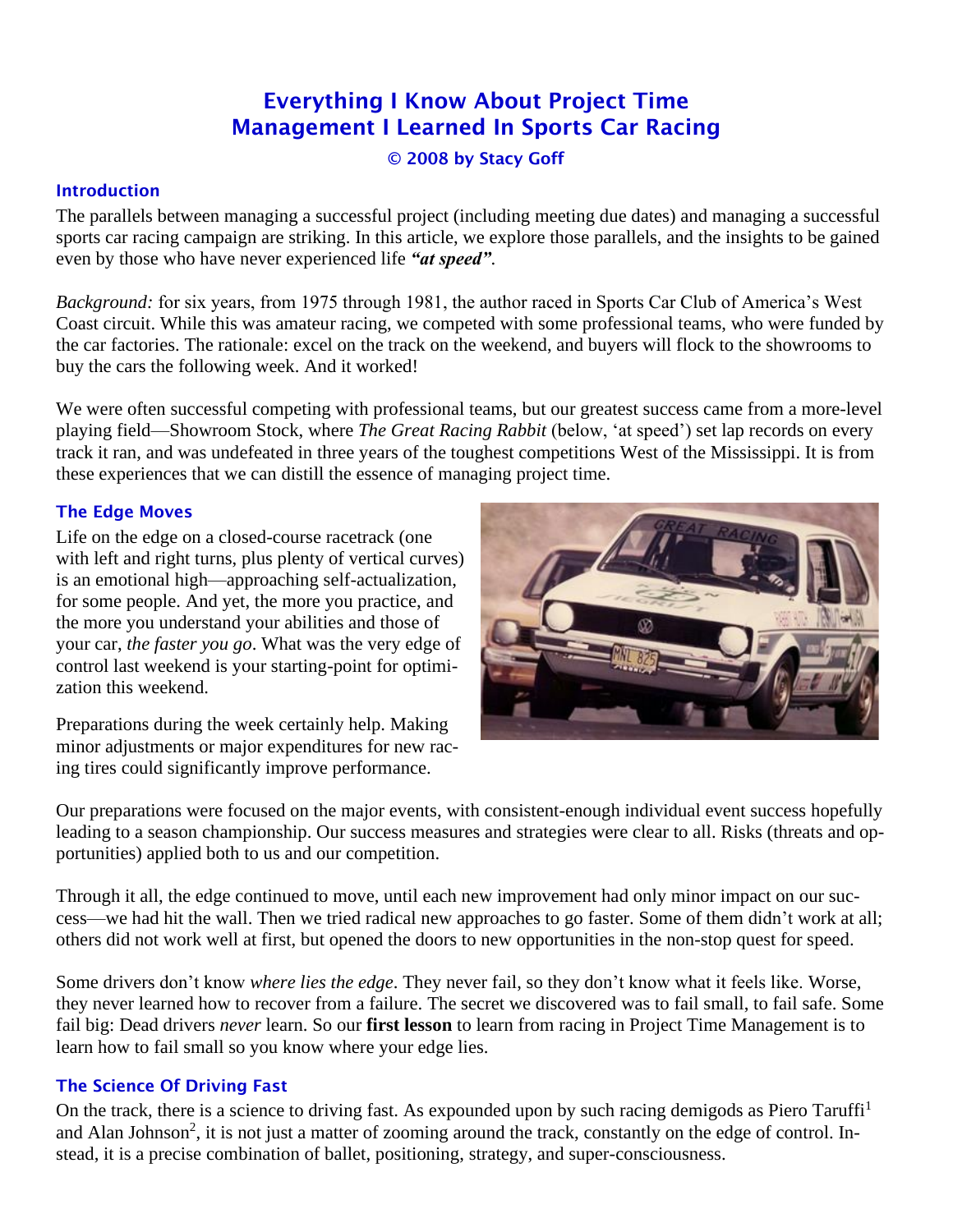The difference between ineffective and effective *at speed behavior* can be seen in two scenarios; imagine yourself as a passenger in each:

*Scenario A:* Your car screams down the front stretch at redline and top-speed; the first sweeping right turn approaches. Heavy braking throws you first forward, then to the left. G-forces acting on your helmet make it impossible to see ahead: Your head is lolling about somewhere to your left and near the dashboard. You can, however, see your driver frantically steering, braking, clutching and shifting; and then repeating. Snapped back to the right, you hit the passenger-side window as you navigate through the first of the "Esses" (a series of Sshaped turns). Feeling like a bobble-head doll, you tuck your head into the next set of curves, and maintain more body control. Finishing the hot-lap, you get out of the car with legs wobbly, and high respect for the skill of the driver.

*Scenario B:* Quickly moving beyond the roar of the engine and the gravity forces acting on your body, you observe the near-transcendental calm of the driver as she precisely apexes the sweeper, skates through the Esses, and powers onto the back straight. You appreciate that she seems to be running 9/10's speed, perhaps to avoid terrorizing her passenger. The shifting, steering, braking, accelerating are purposeful and efficient, and their precise integration a wonder. You decide to ask, on your next ride, that she show you what 10 tenths feels like.

**The difference**: Scenario B was *2 seconds per lap faster* than A *in the same car*. **Project Lesson**: Calm and precise can be faster than frantic and terrifying. The most-competent Project Managers are most-often speedily smooth, like the second driver; *not* chaotic and raucous.

*Apexing and Maximum Speed:* Part of the difference between *feeling fast* and *going fast* is to widen the curves. Tight turns slow you down; you lose momentum, and your engine labors to regain speed. Instead, faster drivers move from outer edge to inner edge, back to outer edge of the turn, significantly increasing the turn ra-



dius, and increasing speed.<sup>2</sup>

Simple, yes? Similarly, in projects, maintain higher speeds by straightening or widening the curves. Project curves include new team-member startup, activity assignment initiation, and hand-offs between activities. Top-performing Project Managers smooth these curves with better communication, and with effective teamwork in structuring, estimating, delegation, scheduling and execution. Those who don't, aren't. **Project Lesson**: Smooth, widened curves can be the true critical path, and one secret to maintaining project momentum.

*Minimizing Braking and Acceleration:* If you *want to go fast*, minimize the braking and re-acceleration that you do. To illustrate, here is a personal story: When I started racing, I wore out brake pads and rotors really fast—and they often overheated. My friend and expert driver Dave Edgar informed me that *once I learned to drive fast, my brakes would really last*. It took an entire season to learn that lesson. Sure, I knew he was right, but just as in projects, knowing and performing are worlds apart.

Minimizing braking and acceleration in projects is to do incremental reviews, not *big bang* end-of-phase reviews. Those who wait until end of phase for reviews believe they are saving time. Not true! They are increasing the cost of detecting and correcting defects; *and* they catch fewer of them, later. The last curve before a long straight is the most important curve on a track. You want to exit a phase or stage with enough momentum to carry into the long high-speed straight of the next immediate phase.

Some teams spend so much time completing end-of-phase reviews that it's like a long pit stop—and everyone passes you. You won't win races that way!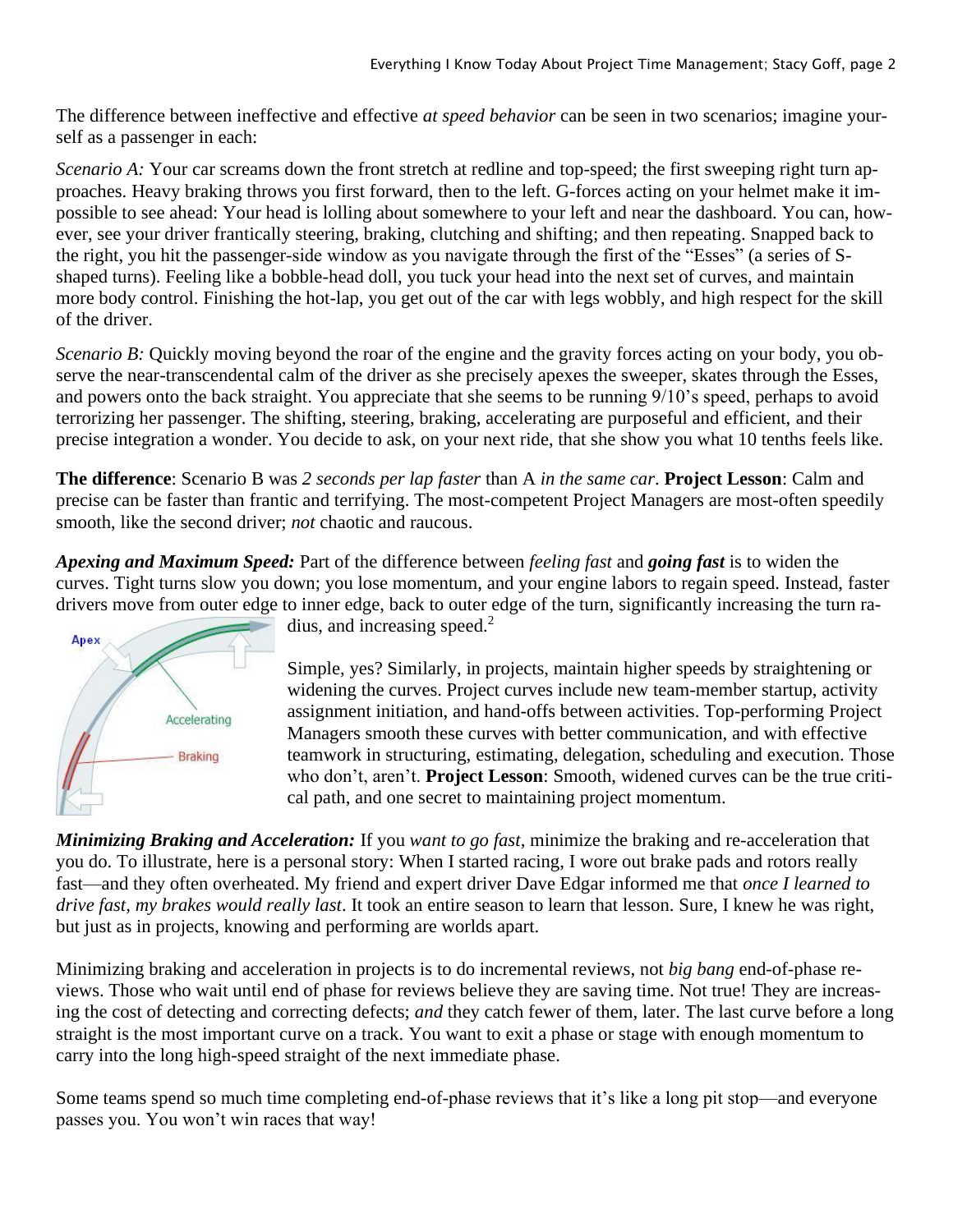## The Importance of Preparation

Success in sports car racing is 90% Preparation, and 10% Execution. To state it more clearly, no matter how good you are on the track, if you are not well-prepared, you fail. Similarly in projects, we see that the majority of the things that go wrong in most projects are the results of poor planning— and if you want to improve project success across *all* the vital signs, not just Time<sup>3</sup>, *plan better*.

In pre-race preparation, you make sure you have the right team members, the right "spare parts", and that all needed equipment and support is ready. You assess risks: Is it time to tear down the engine, or will it last another race? You look at trade-offs: Should we replace the gear ratios for this next incredibly tight, twisty track, or spend the time tweaking the suspension?



You review your funding, projecting how to make limited funds stretch through the end of the season. Truly learning how to do more with less, you might do things you would prefer to contract out to get a better job done, faster. All while tenderly treating, wiping down, waxing and grooming your car you will mercilessly throw through the nastiest curves in the West at Laguna Seca next weekend. For example, at left, see the Great Racing Rabbit on the Corkscrew at Laguna Seca.

## Teamwork Is The Key

Of course, a big part of that preparation is your team. Although there is only one person in the driver's seat, *the whole team drives* a successful car. Whether their role is chef, crew chief, parts runner, fueler, emergency repair mechanic, cheerleader, or timer *and* logger (gotta record those lap times to make sure the tweaks really helped), everyone on the team shares a role in the success story.

And so it is with projects. Example: One of the reasons why we involve all the team in Precedence Analysis is because it helps each establish the sense of urgency that less-competent Project Managers try to instill with fear. We don't just look at classic Time/Cost trade-offs when we do this precedence analysis. We also look at the trade-offs in Risk, Quality, Scope, and Project Management Time (a very special type of human resource).



Related to PM Time, planning the project with an intact team improves communication, and increases team member acceptance and effectiveness in their part of the project. This is in contrast to those Project Managers who fail to optimize teamwork, and apply inept delegation, imposed deadlines, and inaction in response to raised issues. We've seen the successes generated by stellar teamwork, both in racing and in projects, and would not have it any other way. Example: see the Great Racing Fiat winning at Seattle International Raceway

## Selling Projects To Your Stakeholders

Another important part of teamwork is selling your project to your Stakeholders. Our racing began with Oregon-based sponsorship; good-hearted managers and proprietors sharing the cost of parts, oil, tires and other essentials. But it was not until we really learned how to sell to the sellers that our racing sponsorships started to bloom. **The lesson we learned was not to focus on what we needed, but to emphasize** *what was in it for them***.**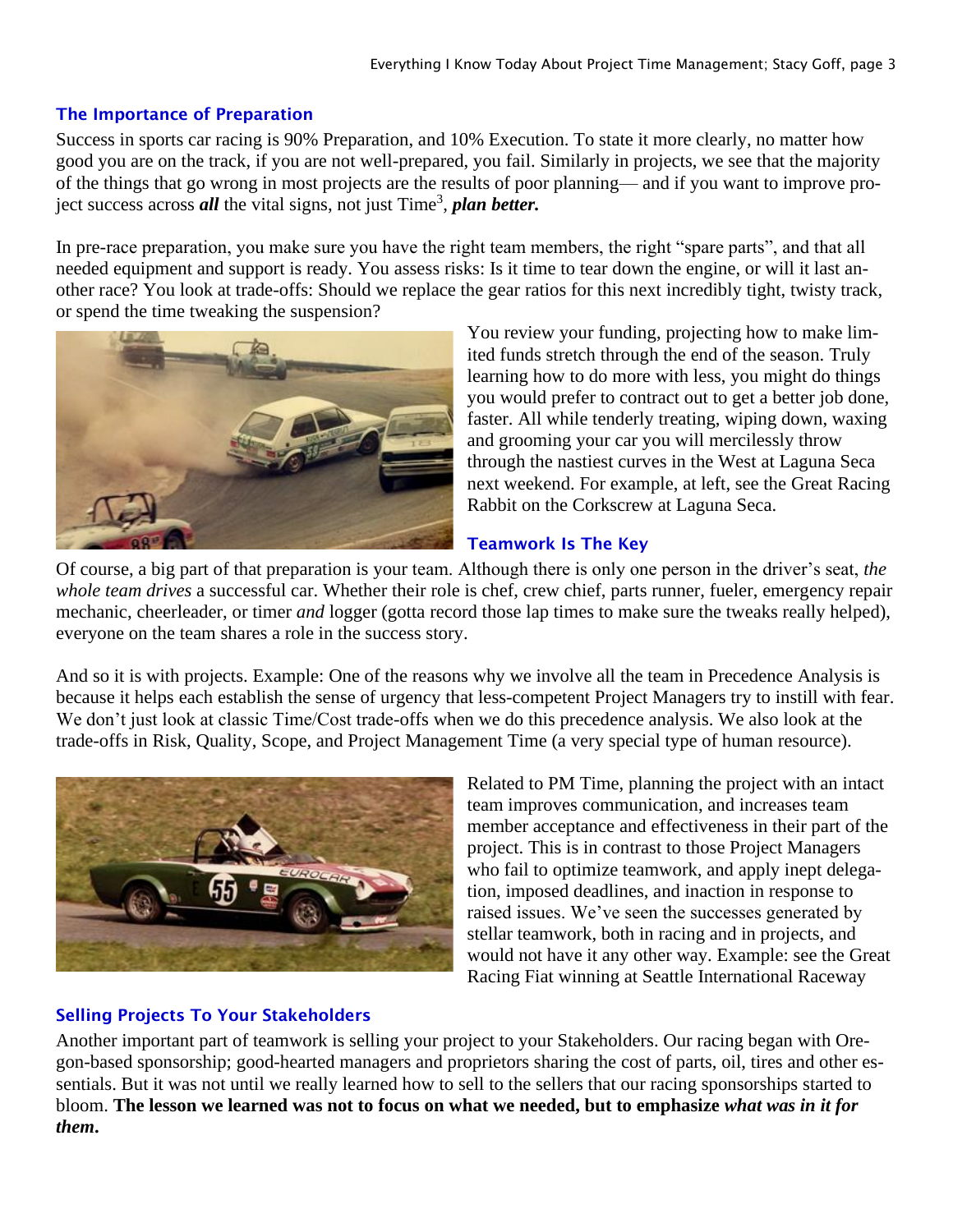After we settled on the VW Rabbit as our car of choice for our Showroom Stock efforts, we engaged the local VW dealer as a prime Sponsor. We snared the biggest local radio station as a prime Sponsor, and did joint appearances with them for their customers, creating buzz for ourselves, our Sponsor, and their customers. We turned the Great Racing Rabbit into a moving billboard, and pointed out to our candidate Sponsors the thousands of favorable impressions per day in-person and in the media.

Press releases and television interviews always made note of the Sponsors' role in our extended team that made the Great Racing Rabbit successful.

We tracked and reported the benefits to our Sponsors and their customers, keeping our visibility high. It helped when Sponsors rode on the victory lap in front of tens of thousands of cheering spectators. This *Selling Our Sponsors* effort was so successful we scored Nike Research as a sponsor. Their help added custom-built Nike shoes to our tee-shirt-and-jeans Great Racing uniforms. We looked more pro than the Pro teams! Our learning: committed Sponsors and decision-makers are critical for every project team that desires to maximize success.

# Balancing Priorities to Manage Time

The greatest threat to Project Time Management in small projects (e.g.: preparing for the next race) was changes in priorities. In large projects, we insist on full-time team member engagement, with their ongoing responsibilities managed by others during the project. But trying to balance "a real job" with the race car projects was much like the challenge facing those who must deliver enterprise-changing projects without letting their other responsibilities suffer. All of us have these *projects versus operations* dilemmas, and savvy Project Managers balance each.

We clearly had our priorities in place. The *real job* provided funding for the racing; the racing was our joy in life. And we had to make the choices to make both sets of priorities work. Not only that, but each week had not just one, but multiple projects that had clear due dates—they would not change the race date just because we weren't ready. This is where we learned ruthless prioritization, so we pared down the "nice to haves" on the project priority list to just the *must haves*.

Every March-October season was a portfolio of projects, each with funding, timelines, resources, risks, success measures, benefits, and talent. The portfolio included strategic choices: what were the likely consequences in year-end championship points if we chose to skip a far-away Riverside, California event? How could competing outside of Oregon help our Sponsors get desired exposure?

How could spending *more, earlier* help win more races so we did not have to compete so hard late in the season when everyone else was desperate?



## Executing Well, While Adapting Even Better

Preparation was 90% of winning, but in a sport where success can be measured in tenths of seconds, that last 10% is a killer. In racing, you operate at 100% peak performance and acuity for an hour or more. At times in the last half of a race, those who could not sustain that level of intensity get brain-fade and do something stupid, like drive off the track at the end of a straight. This resulted from a tenth-second distraction. We've seen few activities as attention-sensitive—aside from most projects.

At left; Great Racing Fiat at Sears Point, California.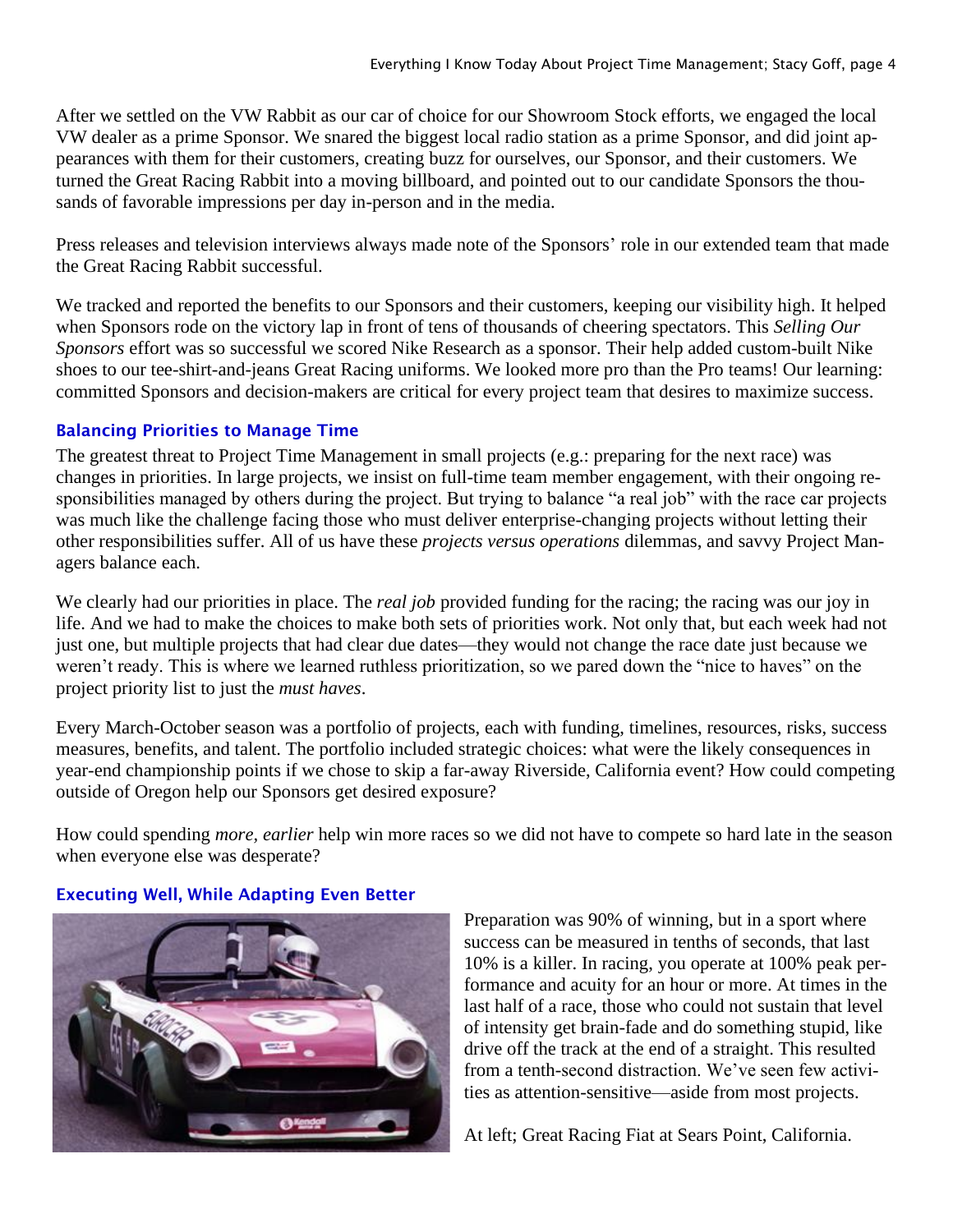This is complicated by the fact that once you get through the science of driving, apexing the curves, hitting braking points, and managing momentum, the actual race is *a test of strategies and willpower*. You see, at this level of competition, everyone has the "fundamentals" down pat. So winning is an intellectual exercise. Imagine a ballet performance, with exquisite moves across the stage in front of an appreciative audience—that is auto racing.

The difference is, the continuously-changing strategies and evolving strengths of each competitor causes each to re-think their own. That can occur dozens of times, with each parry and thrust; out-braking to the inside at the end of a straight, positioning to exit ahead at the end of a series of curves, or allowing two of your greatest competitors to wear each other down before you *just drive on by*.

## Managing Expectations And Measuring Success

Racing and projects have much in common; from the timelines to the importance of managing expectations. The success measures, on the surface, are clear. Winning the race is the goal; and if not winning, then placing well. In projects, there are key differences, and these differences are not always so clear. As mentioned in our Levers and Gauges article<sup>3</sup>, the most effective Project Managers succeed first by agreeing on the measures of success, then by managing the leading indicators, and monitoring the trailing ones.

When it was clear that million-dollar professional racing teams could sweep first, second and third places in amateur sports car events, it was pretty important to let Sponsors know that placing in the top-half would be a superior accomplishment. That notice *always* occurred before the race, not afterwards. In projects, some Managers and Sponsors expect their Project Managers will work miracles, unless informed otherwise. Starve you of resources, give you an unrealistic deadline, and you will still thrive; how would they know? *It worked last time!* Thus we perpetuate PM heroics, rather than PM competence.

## Lasting Insights

There are many things we learned in Sports Car Racing that play out in project after project today. Primary among them: any intense, committed effort, whether sports or leisure, intellectual or physical, can offer new learning. That learning helps you to improve your time performance, and all your other success measures. The key is to apply that learning, and continue to perfect it.

Most people can't work *significantly harder* to improve their Project Time Management, or the other performance measures. But with smarter practices, well-applied, we *move our own edge* to produce 2x, 4x, 8x the project results with less effort.

*This is the secret* to increased project and program performance, and to improved business performance, through projects.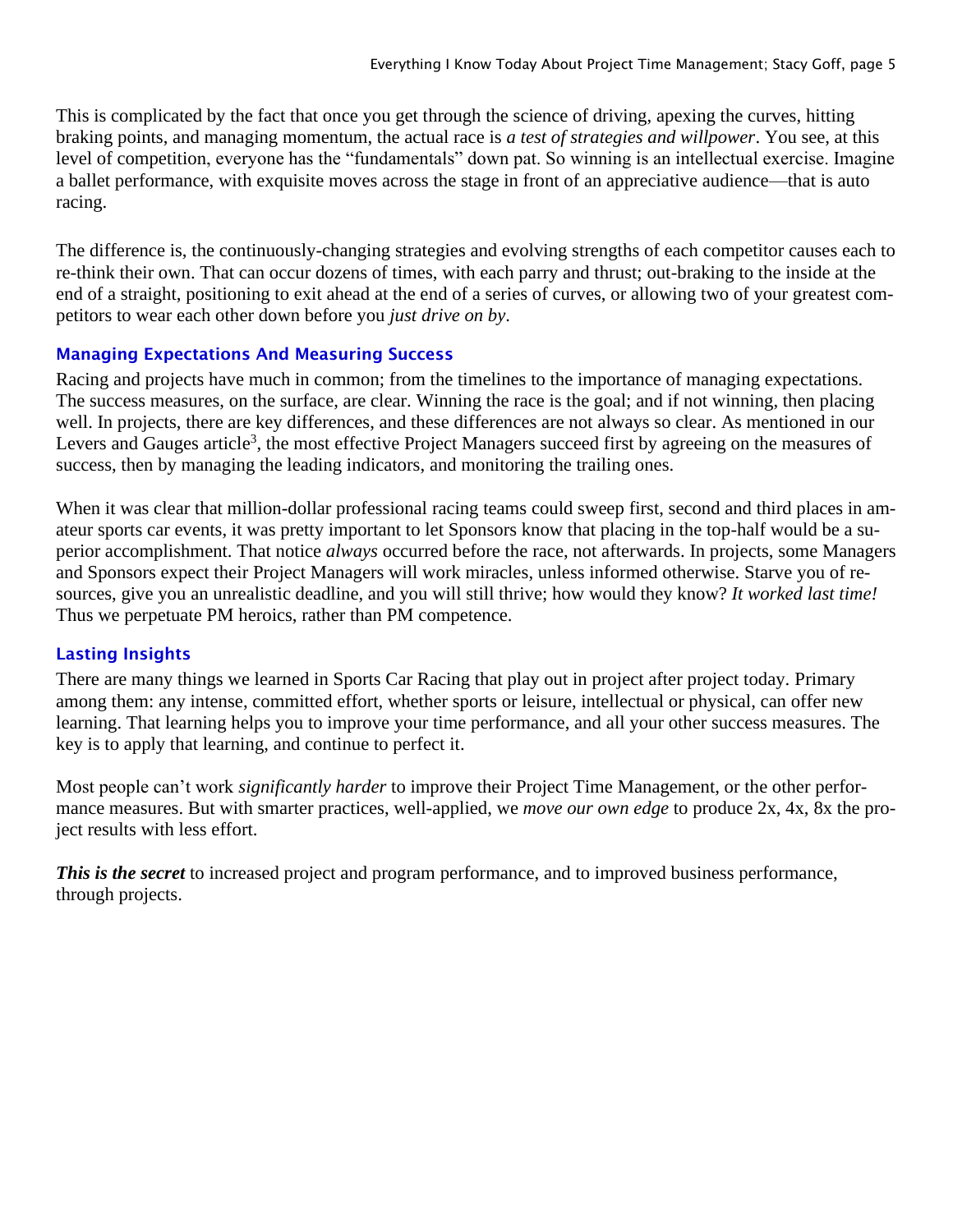## About the Author



**Stacy A. Goff,** *the PM Performance Coach*, has coached and inspired tens of thousands of project and program managers, and hundreds of organizations, on five continents, for over forty years. A Project Management practitioner since 1970 and consultant since 1982, he has also been a strong contributor to professional organizations such as IPMA® and PMI® since 1983.

He is a co-founder and past-president of IPMA-USA, and 2011- 2014 Vice President of Marketing & Events for IPMA, the International Project Management Association. In September, 2015, he was named an IPMA Honorary Fellow.

Today, he coaches, speaks and performs keynote speeches at major project-related events. And, he continues to pursue his interest in individual, project team, organization, and national and international PM performance.

Mr. Goff brings a results-oriented approach to Project Management coaching, consulting, and training. His insight for the needed PM Competences, and his delivery of effective training translate to improved project performance.

In his papers, presentations, workshops or in consulting, he combines his project experience with strategic linkage for all projects and programs. His insights and experience have provided competitive advantage for his clients for over 40 years. His business result: measurably increased **PM Performance.** 

Contact Stacy at +1.719.488.3850, email: Stacy.Goff@gmail.com. His website is https://StacyGoff.com

### References

- <sup>3</sup> We evaluate and manage all the Vital Signs, including Time, Cost, Scope, Risk, Quality, Talent, and Intended Benefits.
- 4 *Levers and Gauges* is also published and available on the ipma-usa.org and our own websites.

Piero Taruffi, *The Technique of Motor Racing*; Robert Bentley Inc., 1971.

<sup>&</sup>lt;sup>2</sup> The source of this diagram is kartcity.net, an Irish go-cart website that also shows strategies for apexes.